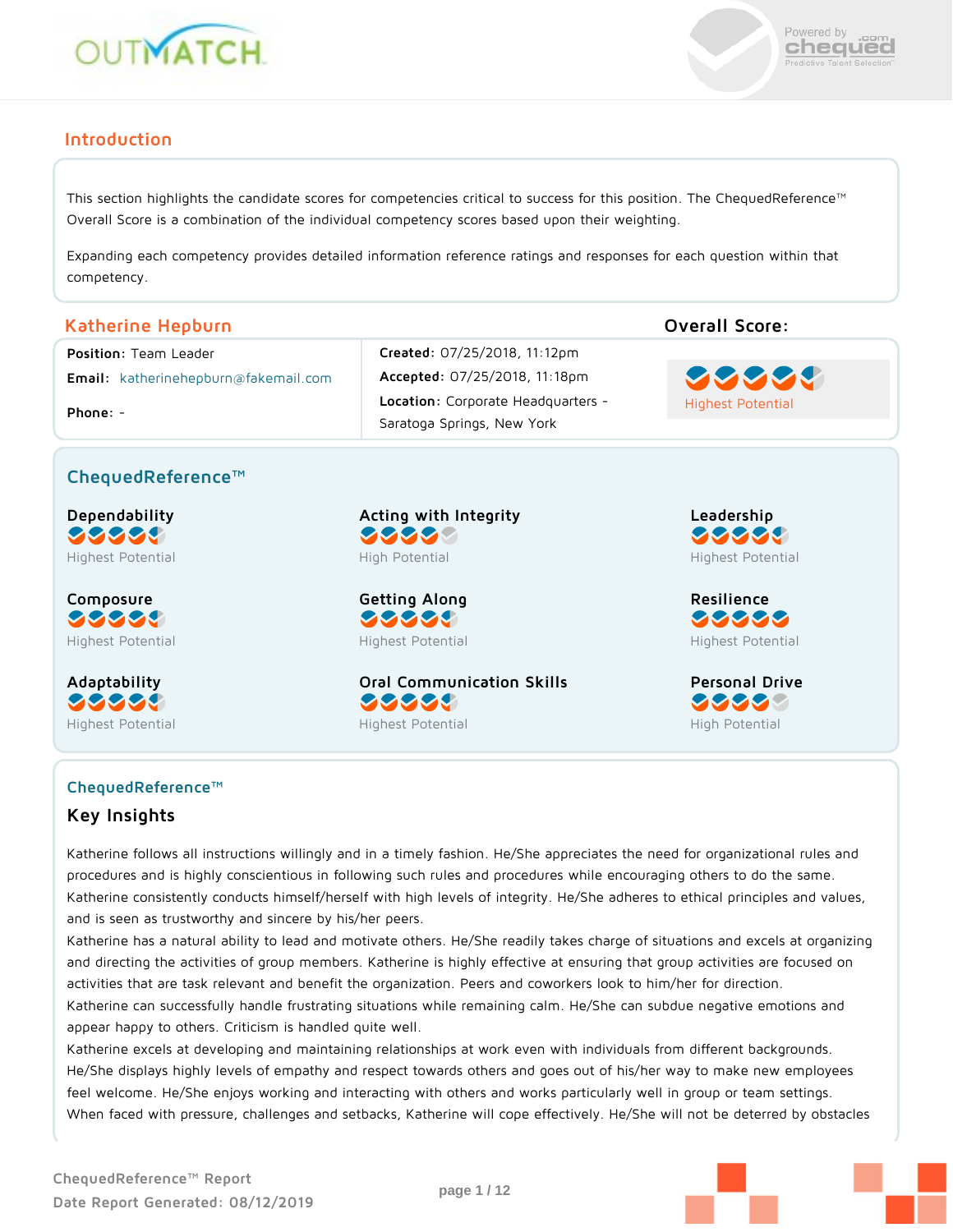



Powered by .com

chequed

Katherine easily and readily adapts his/her behavior and work methods to new information or changing task requirements and work conditions without significant loss of productivity. He/She is very comfortable with an environment characterized by frequent change and multiple, competing job demands.

Katherine is a highly effective speaker. He/She expresses thoughts and ideas in a clear and understandable manner. Katherine is comfortable and effective at presenting information in group settings. He/She actively listens and attends to what others are saying.

Katherine places a high value on achievement and usually exhibits a strong orientation to attaining the results that he/she has set. He/She will typically maintain a high energy level in most circumstances. Not easily deterred, Katherine will stick with his/her goals and usually maintain the appropriate persistence levels to attain them. His/Her goals will likely be challenging and Katherine will often take calculated risks that he/she feels are critical to their achievement.

#### **ChequedReference™**

### **View All Competencies**

| Competency            | Candidate Ideal Score Range                                                 | Competency<br>Relevance |
|-----------------------|-----------------------------------------------------------------------------|-------------------------|
| Dependability         | Stronger<br>Weaker                                                          | 20%                     |
|                       | Reference 1 (93%) 2 Reference 3 (93%), Reference 2 (97%)                    |                         |
|                       | Katherine Hepburn (80%)                                                     |                         |
| Acting with Integrity | Weaker<br>Stronger                                                          | 15%                     |
|                       | Reference 2 (90%) 2 Reference 3 (90%)<br>$\circled{3}$<br>Reference 1 (97%) |                         |
|                       | Katherine Hepburn (83.33%)                                                  |                         |
| Leadership            | Weaker<br>Stronger                                                          | 15%                     |
|                       | Reference 1 (92%) 2 Reference 2 (92%), Reference 3 (96%)                    |                         |
|                       | Katherine Hepburn (83.33%)                                                  |                         |
| Composure             | Weaker<br>Stronger                                                          | 10%                     |

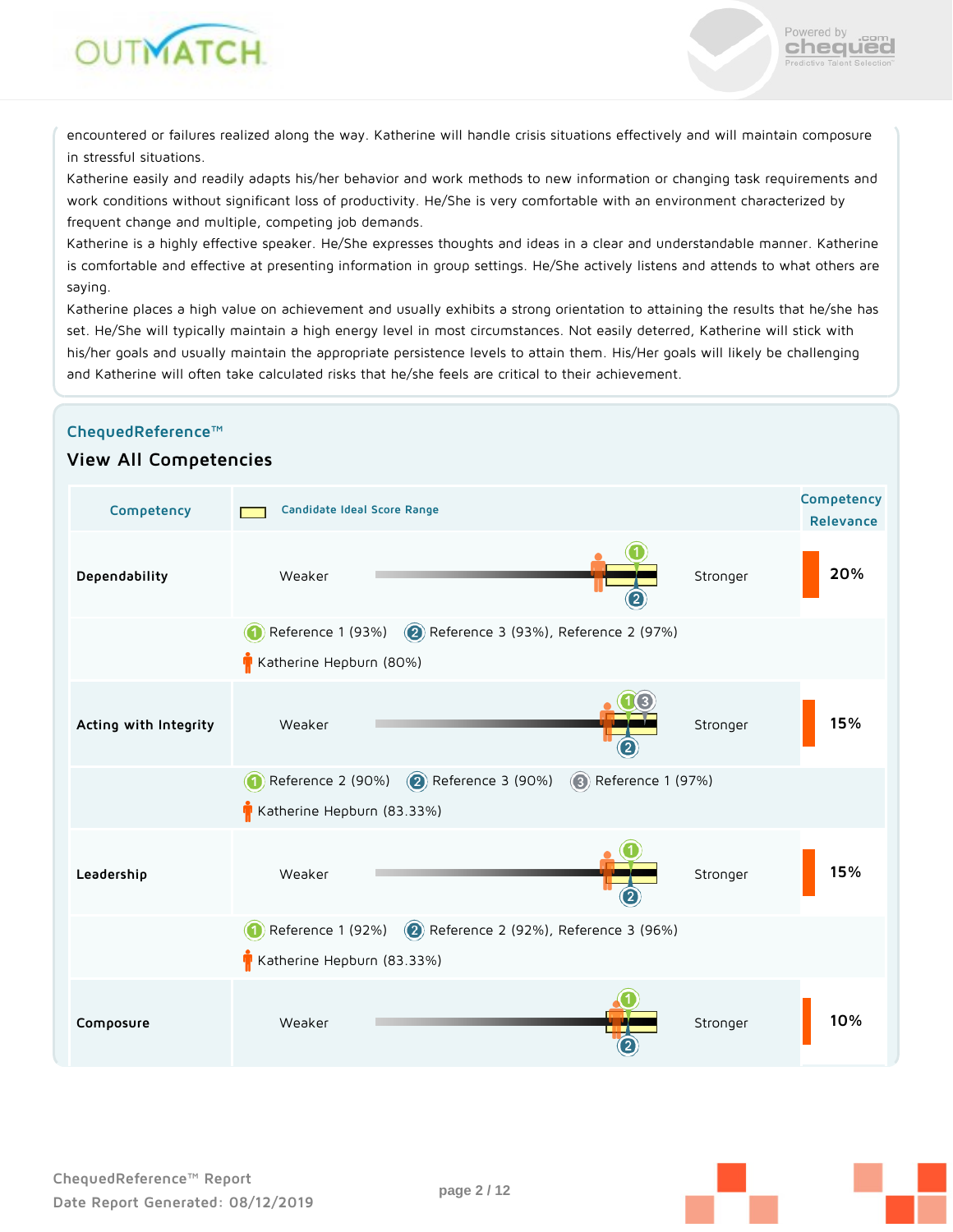



|                                            |                            | Reference 1 (90%) 2 Reference 2 (90%), Reference 3 (93%) |          |     |
|--------------------------------------------|----------------------------|----------------------------------------------------------|----------|-----|
|                                            | Katherine Hepburn (86.67%) |                                                          |          |     |
| Getting Along                              | Weaker                     |                                                          | Stronger | 10% |
|                                            | Reference 2 (92%)          | 2 Reference 3 (92%), Reference 1 (95%)                   |          |     |
|                                            | Katherine Hepburn (86.17%) |                                                          |          |     |
| Resilience                                 | Weaker                     |                                                          | Stronger | 10% |
|                                            | Reference 2 (95%)          | 2 Reference 3 (95%), Reference 1 (97%)                   |          |     |
|                                            | Katherine Hepburn (83.33%) |                                                          |          |     |
| Adaptability                               | Weaker                     |                                                          | Stronger | 10% |
|                                            |                            | Reference 1 (92%) 2 Reference 2 (92%), Reference 3 (92%) |          |     |
|                                            | Katherine Hepburn (83.33%) |                                                          |          |     |
| <b>Oral Communication</b><br><b>Skills</b> | Weaker                     |                                                          | Stronger | 5%  |
|                                            | Reference 2 (90%)          | 2 Reference 3 (90%), Reference 1 (93%)                   |          |     |
|                                            | Katherine Hepburn (86.67%) |                                                          |          |     |
| Personal Drive                             | Weaker                     |                                                          | Stronger | 5%  |
|                                            | Reference 1 (89%)          | $\circledcirc$<br>Reference 2 (89%), Reference 3 (92%)   |          |     |
|                                            | Katherine Hepburn (75%)    |                                                          |          |     |
|                                            |                            |                                                          |          |     |

**ChequedReference™**

**Custom Questions and Responses**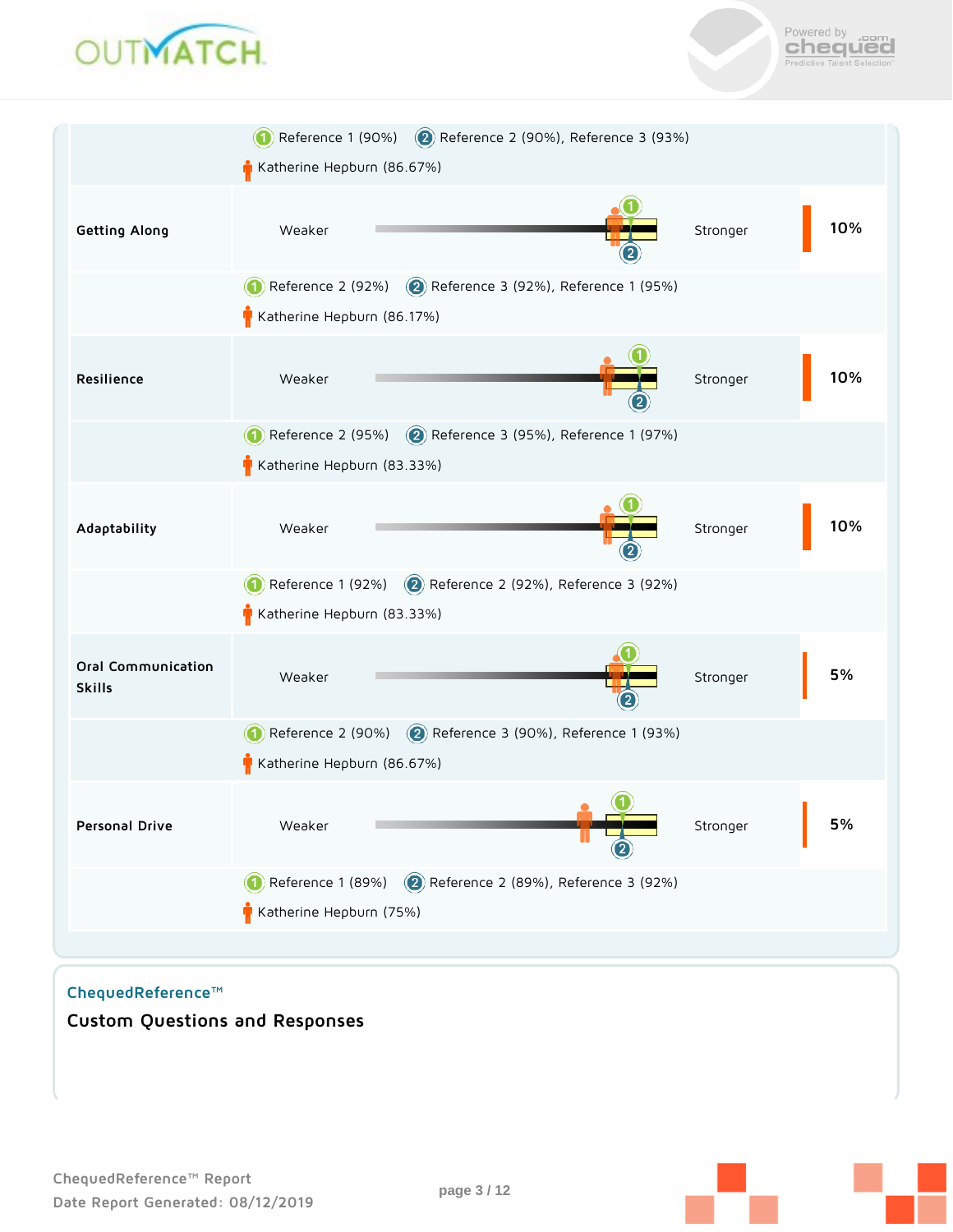



| 1. Did this candidate have people management responsibilities when you worked together? If so, how<br>many people did he or she directly manage? |                                                                                                                                                                              |  |
|--------------------------------------------------------------------------------------------------------------------------------------------------|------------------------------------------------------------------------------------------------------------------------------------------------------------------------------|--|
|                                                                                                                                                  | Reference 1: Yes. I think she had a team ranging from 10-15 people?.                                                                                                         |  |
| Reference 2:                                                                                                                                     | We generally have 15-20 people on our Sales Team year round, and a few more during<br>the summer months                                                                      |  |
| Reference 3 :                                                                                                                                    | Yes. Katherine was my direct manager at the store. Everyone really respected her and<br>loved working for her.                                                               |  |
| past situations.                                                                                                                                 | 2. Please describe how this candidate has handled tough conversations with customers or employees in                                                                         |  |
| Reference 1 :                                                                                                                                    | Katherine is a pro at dealing with people. She did great. In situations where I may have<br>been more stern or quick to act with an unhappy customer, she was almost magical |  |
| Reference 2 :                                                                                                                                    | Wonderfully, and without compromising to make people happy. She just had a way of<br>getting people calm.                                                                    |  |
| Reference 3 :                                                                                                                                    | Katherine can make anyone feel better regardless of the issue. Even those extra difficult<br>customers.                                                                      |  |
| Please describe the situation.                                                                                                                   | 3. In your experience, has this candidate been effective in tough customer or employee conversations?                                                                        |  |
|                                                                                                                                                  | Reference 1: She's great. Everyone loves Katherine                                                                                                                           |  |
|                                                                                                                                                  | Reference 2: Yup. She knew how to rally the troops                                                                                                                           |  |
| Reference 3 :                                                                                                                                    | Katherine was great with our team. She has a kncack for knowing how to motivate<br>people.                                                                                   |  |
| ChequedReference™<br><b>Business Impact Questions</b>                                                                                            |                                                                                                                                                                              |  |

 **Dependability**

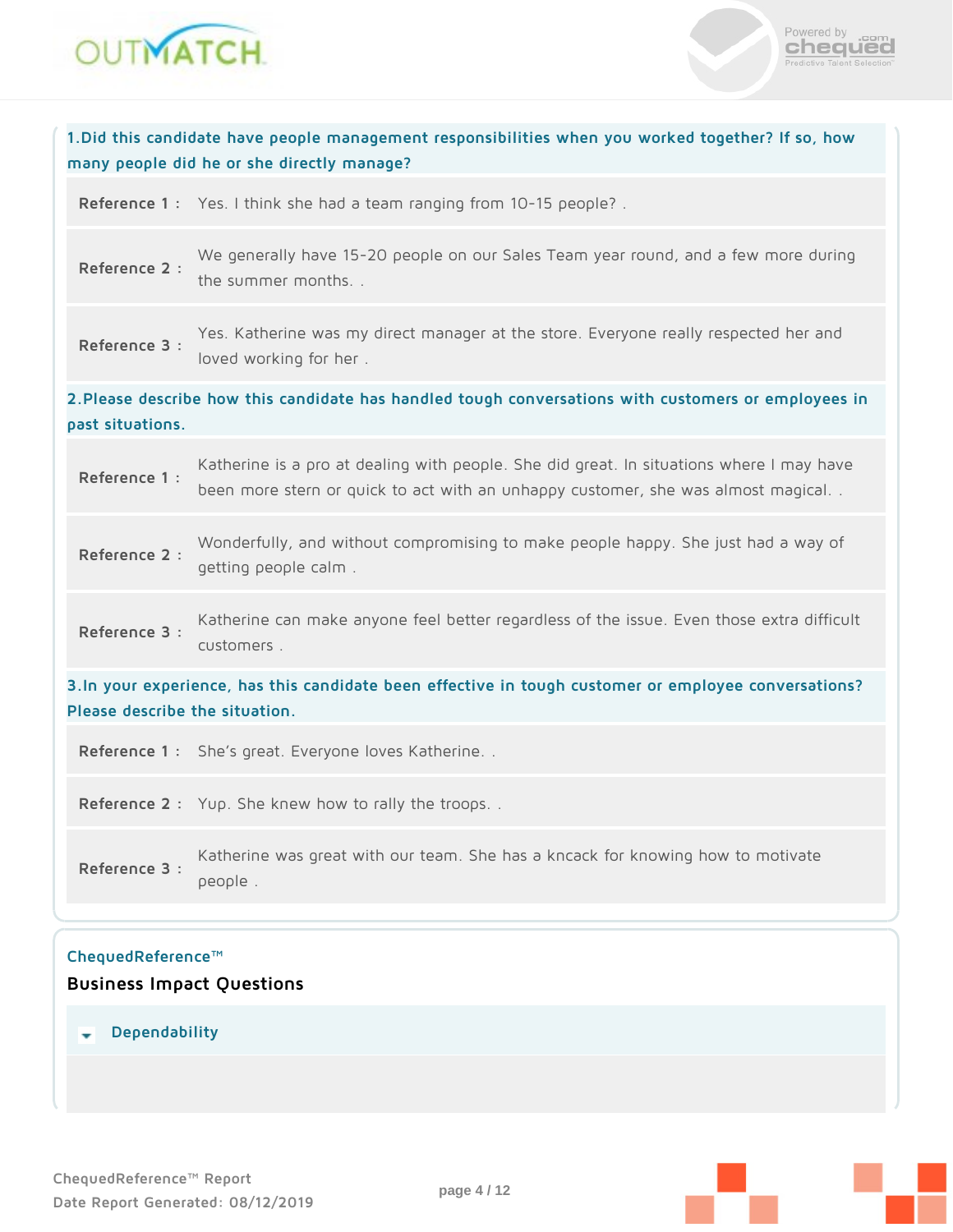



Tell me about a time when you reviewed the work of a coworker or supervisor for errors or compliance with company policies. What was the project/task and how did you conduct your review?

Describe a time when you were working on a project or task that required especially strict adherence to a policy or procedure. What was the project or task, and what was the result of you working on the project.

Describe a situation in which some aspect of a work project or task that you were working on was overlooked. What were the causes of the omission? How did you respond to this situation?

Have you ever worked in a situation where the rules and guidelines were not clear? What did you do in that situation?

Can you think of a time where you or your work group faced an important deadline and were falling behind schedule? What did you do in this situation? What was the outcome?

### **Acting with Integrity**

Think about a time when you felt pressured to compromise your principles to perform on the job. How did you respond to the situation? How did it impact your performance on the job?

Have you had a time when a coworker, friend, or acquaintance told you about doing something at work that you felt was an ethical violation? How did you respond and, if your response did have an impact, how so?

Think of a time when you saw a coworker, friend, or customer doing something that you felt was unethical. Describe the situation and how you handled it. Why did you handle it the way you did?

Describe a situation in which you had made a commitment or promise to others that was difficult to keep What did you do in this situation and what was the outcome?

Think about a time you observed someone doing something unethical. What did you do in this situation and what was the outcome?

### **Leadership**

Tell me about a time when you identified a problem that needed a group of people assigned to it. How did you go about getting people on board to address the problem? Was the problem resolved?

Have you ever had to organize the work of other people to accomplish an important goal? How did you decide to divide up the work? What was the result of this organization scheme?

Describe a situation in which you were placed into or found yourself in a leadership position. How did you feel about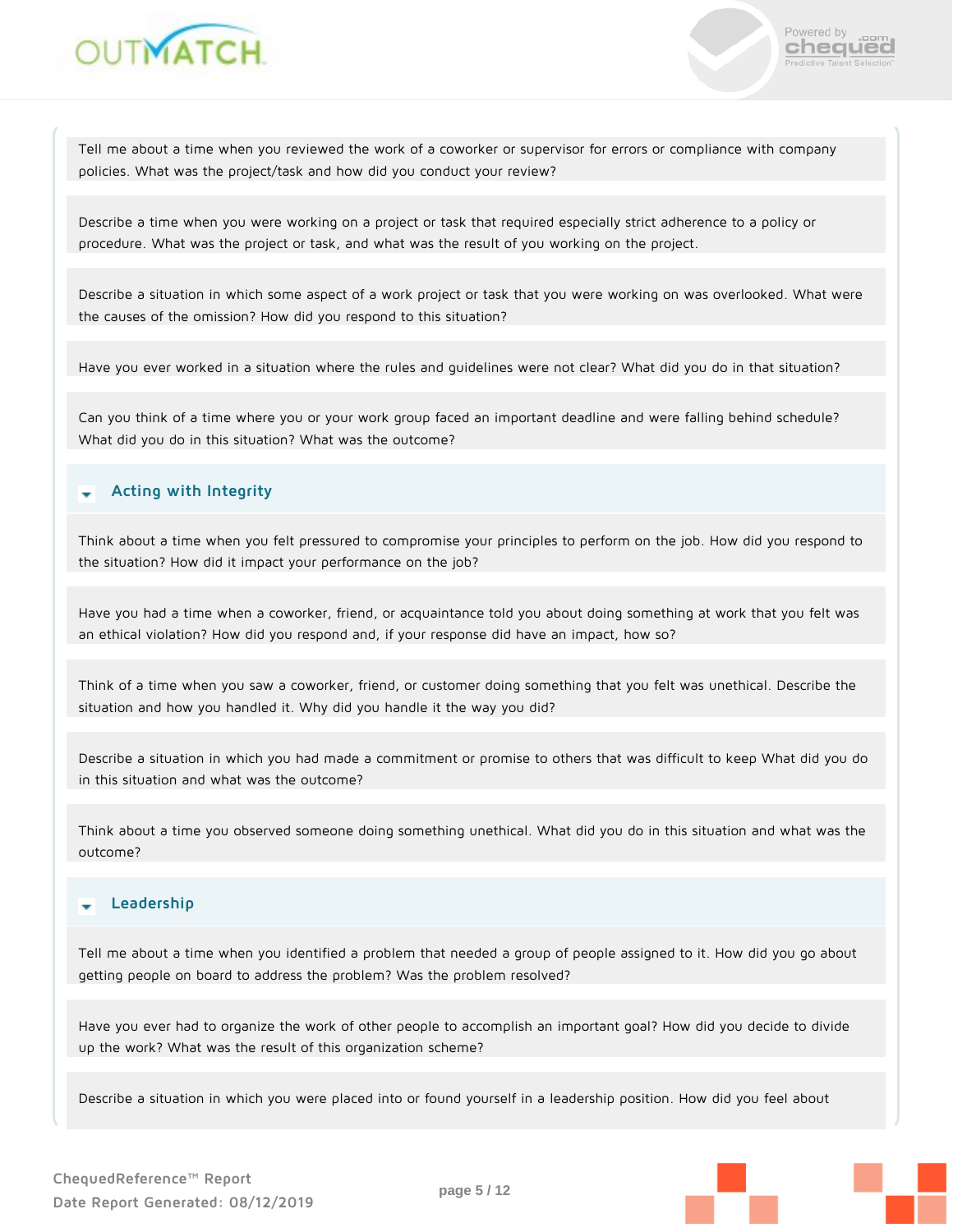



being in this leadership position? How did you respond to this situation and how did it turn out?

Can you think of a time in which members of your team lacked the motivation to meet their goals? How did you respond to this situation? Did you make any attempts to boost motivation within the group? If so, how successful were you?

Think of a time when you were required to delegate work to a group. How did you plan to delegate the work? What was the outcome?

#### **Composure**

Tell me about a time that you were in a meeting with a customer or coworker that was heated. What did you do during the meeting? How did this impact the outcome of the situation?

Think of a time when you were very nervous or angry at a time that you needed to perform well at work. Were there any consequences of you feeling this way? What did you do while you felt this way?

Think of a time that someone made you very angry but you had to work or interact with that person in order to finish a task or accomplish a goal. What was the situation and how did you respond to it? How did you deal with your feelings of anger?

Think of a time when you were working in a group where several group members were upset or angry and directed some of their anger at you. What did you do in this situation?

#### **Getting Along** ÷

Tell me about a time when a team or group you were working with had difficulty interacting with one another due to internal issues. What did you do in response to these issues? What happened as a result?

Can you think of a time that you disagreed with other members of a team you worked on about how to complete a project? How did you bring up your concerns? How did it impact what you were working on at the time?

Can you think of a time when you had to work cooperatively with others on a team in order to accomplish a goal? What was the team's goal and what was your role? How did you contribute to the achievement of the objective?

Can you think of a time when you had to build rapport quickly with someone under difficult conditions? How did you go about establishing rapport? What was the outcome of this situation?

Give a specific example of a time when you had to address an angry customer or person. What was the problem and how did you handle the situation? What was the result of this interaction?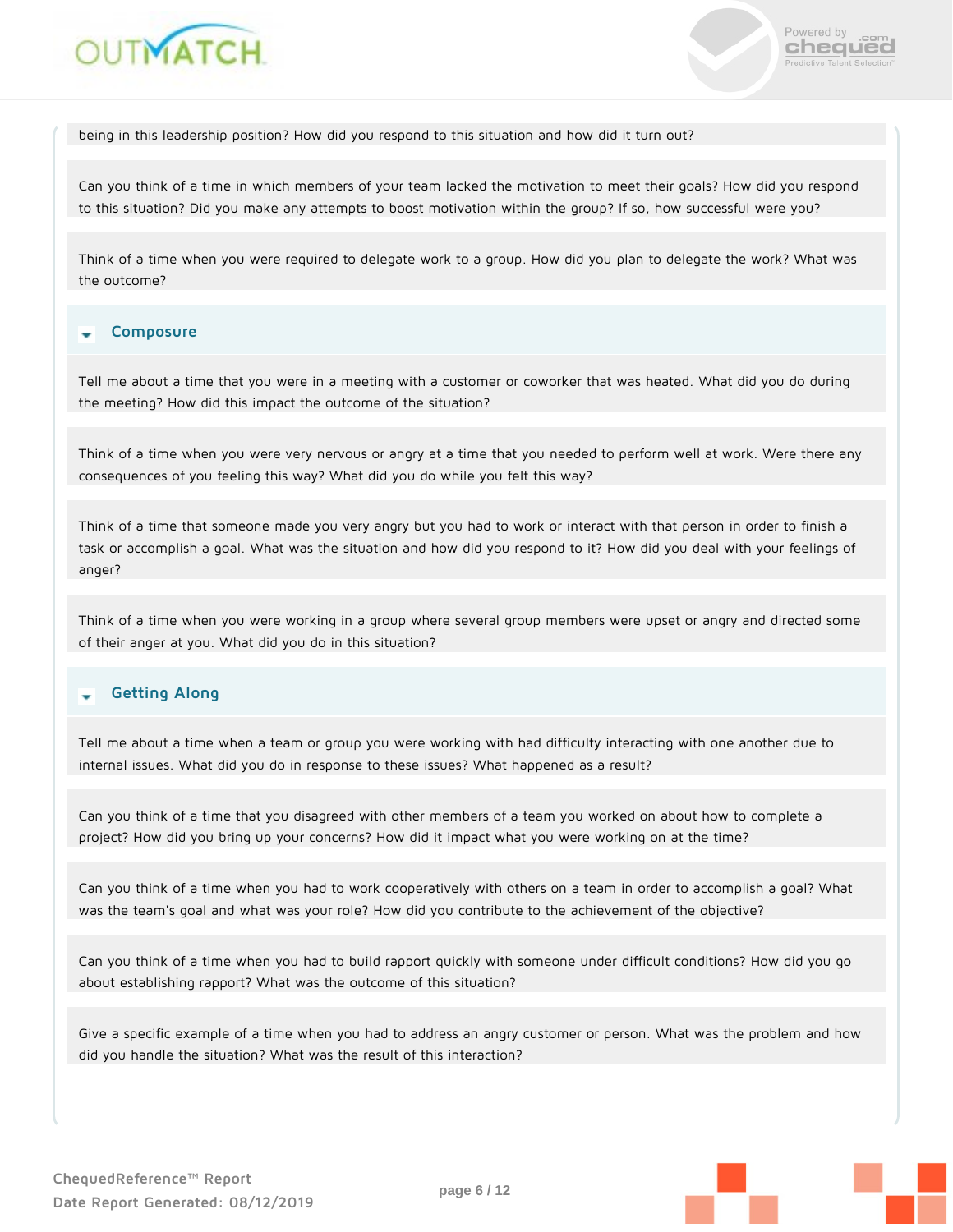



### **Resilience**

Tell me about a time that there was a major failure or negative incident at your workplace. How did it impact your performance? How did you respond to this situation?

Think of a past situation where morale on your work team was low. What was the circumstance? How did you react under these circumstances? What impact did you have on the group?

Can you tell me about a time when you felt particularly discouraged at work? What did you do in response to these feelings? How was your work impacted?

Describe a very stressful episode at work that you have experienced. Did you do anything to reduce the stress that you were experiencing? What did you do and how successful were you at reducing stress?

What has been your biggest disappointment in your job(s)? How did you respond?

#### **Adaptability** ٠

Tell me about a time that your work changed so dramatically that you felt like you were fulfilling a completely different role or function. How did you respond? What steps did you take following this change?

Have you ever had a circumstance where you had to greatly alter your approach to performing on the job? What did you do? How did it impact your performance?

Think about a time when the demands of your job abruptly changed. How did these changes impact your work? What did you do in response?

Have you ever had work methods or the nature of your job responsibilities change dramatically in a short period of time? What was the situation and what did you do?

Tell me about a situation in which you had to adjust to changes in your work environment over which you had no control. How did you handle it?

### **Oral Communication Skills**

Describe a time when you had to explain a complex concept or process to a group of people at work. How did you present the topic? Did your audience clearly understand it when you were done?

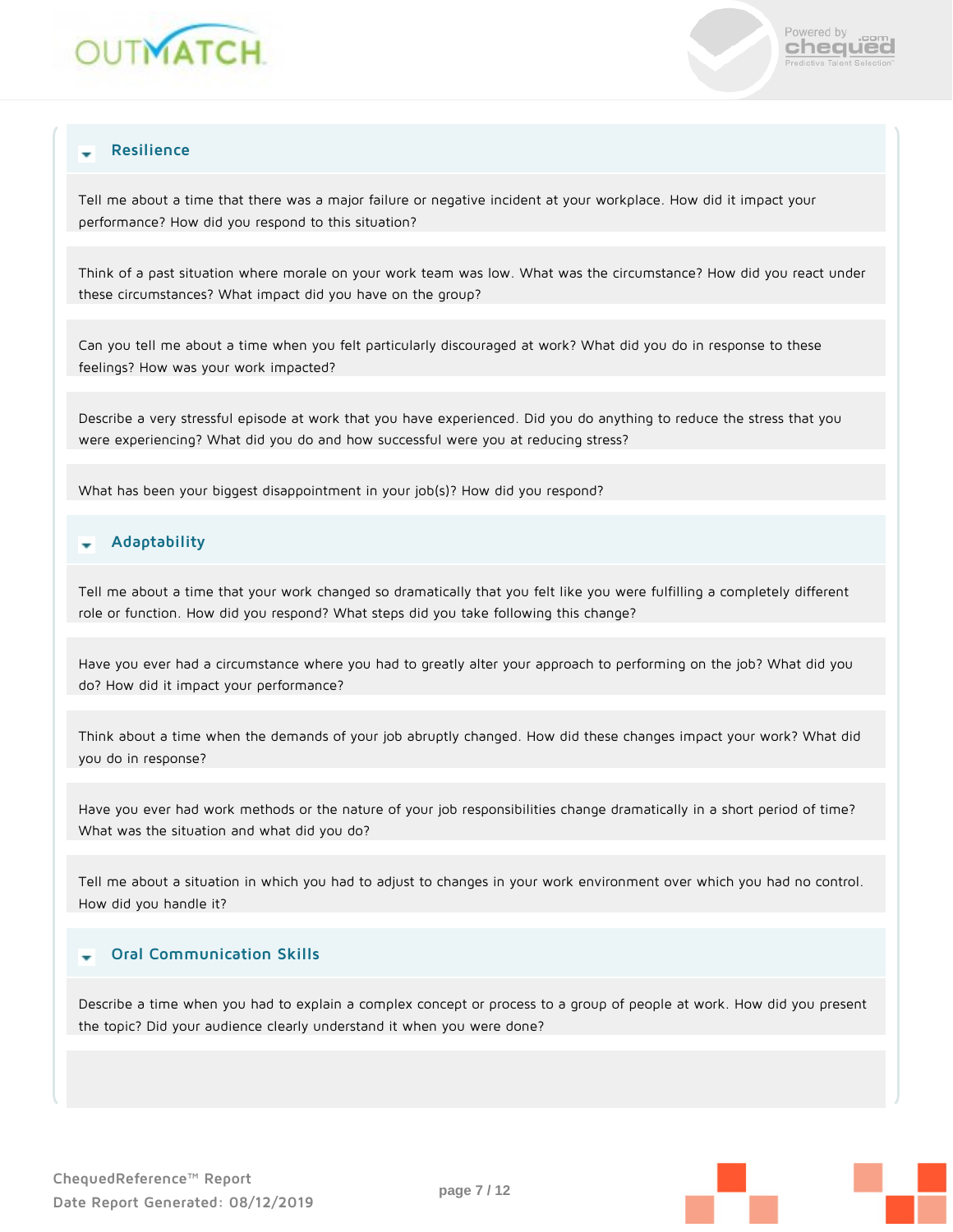



Can you think of a time when you were asked to give a speech or presentation with little or no preparation? How did you react? What was the result of the presentation?

Think of a time when you had to answer questions in front of a group of people. How did you address each question and how were your answers received by the audience.

Can you think of a time when you had to make a formal presentation? What was the presentation about? What did you do to get your main point across to the audience? How do you feel the presentation went?

Can you think of a recent situation in which you had to make a speech or presentation to a group? How did you prepare? What obstacles did you face? How did you handle those obstacles?

### **Personal Drive**

Tell me about the most challenging goal that you have achieved while at work. What were the challenges involved? What was the impact of you achieving that goal?

Have you ever set an independent goal or objective for yourself while at work? What was the goal? What was involved while working towards it?

Have you ever taken a calculated risk to achieve a goal at work? What was the risk and what was the result of your efforts?

Describe an important goal that you are trying to reach. Describe the goal and how you are going about trying to attain it.

Think about the last time you were assigned a difficult task or project. How did you go about completing this task or project and how did it turn out?

### **ChequedReference™**

### **Hire / Rehire**

References were asked to answer this question:

**"If applicable, would you hire or rehire in the future?"**

| Reference 1: | Yes, absolutely. I don't want her to leave, but understand the nature of the opportunity |
|--------------|------------------------------------------------------------------------------------------|
|              | she is going after                                                                       |

**Reference 2:** Very Likely. I don't think there's anything prohibiting us from taking her back. .

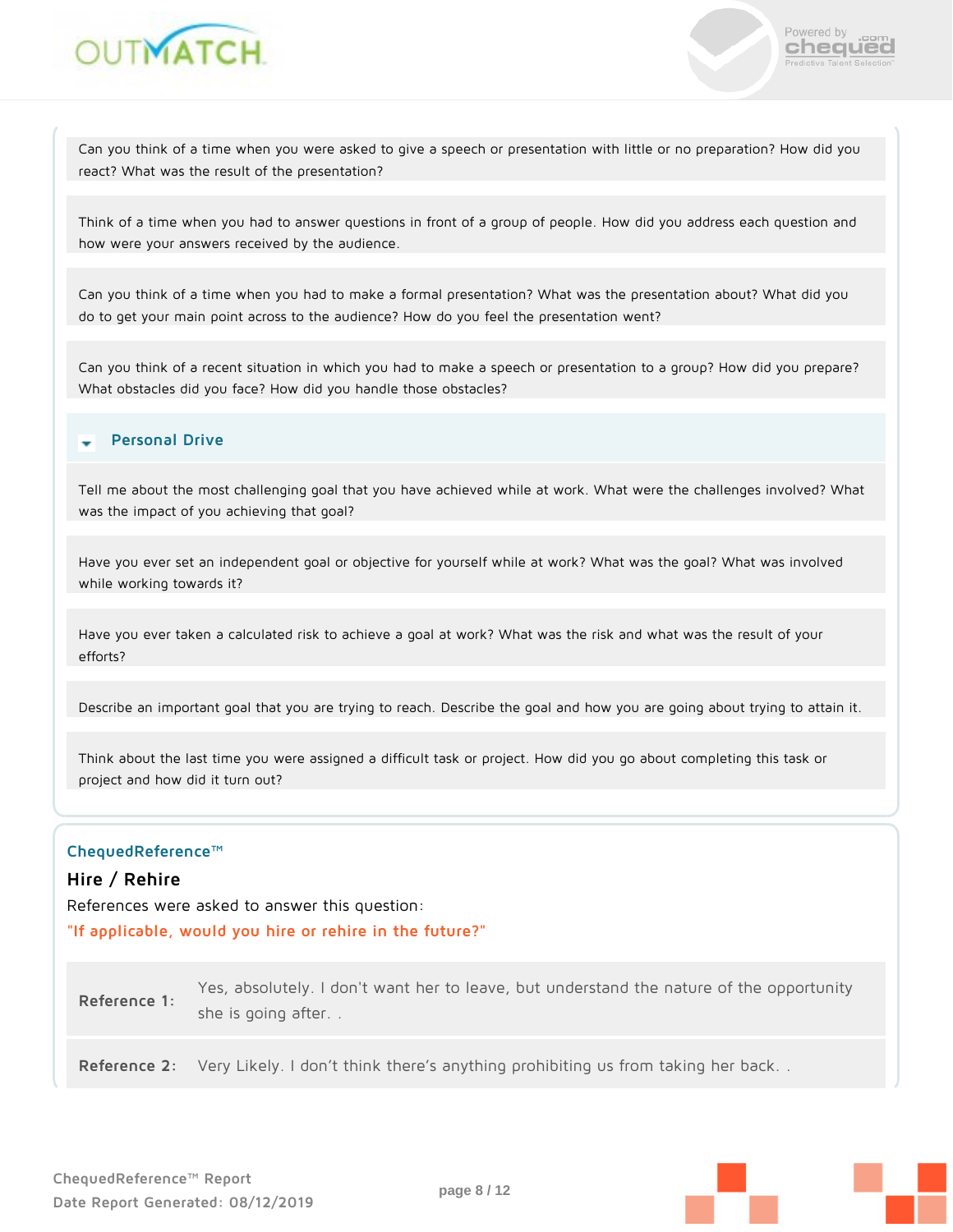



**Reference 3:** Yes, absolutely. She is welcome back anytime .

### **ChequedReference™**

## **Reference Info and Comments**

| Ms. Diana Prince                                                                                               | Mr. Peter Parker                                                                                                                                           | Selina Kyle                                                                                                                                                |
|----------------------------------------------------------------------------------------------------------------|------------------------------------------------------------------------------------------------------------------------------------------------------------|------------------------------------------------------------------------------------------------------------------------------------------------------------|
| Completed: Yes                                                                                                 | Completed: Yes                                                                                                                                             | <b>Completed:</b> Yes                                                                                                                                      |
| Company: ACME Industries                                                                                       | Company: Skip to My Shoes, Inc.                                                                                                                            | Company: ACME Industries                                                                                                                                   |
| Title: Training and Development<br>Associate                                                                   | Title: Store associate                                                                                                                                     | Title: Regional Sales Director                                                                                                                             |
| <b>Relationship:</b> Instructor/Trainer                                                                        | Relationship: Subordinate                                                                                                                                  | <b>Relationship</b> : Supervisor                                                                                                                           |
| Length of Relationship: One to two<br>years                                                                    | Length of Relationship: Two to five<br>years                                                                                                               | <b>Length of Relationship</b> : One to two<br>years                                                                                                        |
| Date Completed: 08/09/2018                                                                                     | Date Completed: 07/26/2018                                                                                                                                 | <b>Date Completed:</b> 07/26/2018                                                                                                                          |
| Time to Complete: 15 days                                                                                      | Time to Complete: 12 hours 13<br>minutes                                                                                                                   | Time to Complete: 13 hours 10<br>minutes                                                                                                                   |
| IP address: ***.***.85.138                                                                                     | IP address: *** *** 196.66                                                                                                                                 | IP address: *** *** 17.226                                                                                                                                 |
| OK to contact? Yes                                                                                             | OK to contact? Yes                                                                                                                                         | OK to contact? Yes                                                                                                                                         |
| Saratoga Springs, New York<br>United States of America<br>Phone: 518-369-3810<br>diana.prince1234@fakemail.com | Allen, Texas<br>United States of America<br>Phone: (972)764-0079<br>peter.parker1234@fakemail.com                                                          | Saratoga Springs, New York<br>United States of America<br>Phone: 518-934-8133<br>Selina.kyle1234@fakemail.com                                              |
| <b>Comment from Reference:</b>                                                                                 | <b>Comment from Reference:</b>                                                                                                                             | <b>Comment from Reference:</b>                                                                                                                             |
| Katherine and I worked together at<br>ACME where she oversaw our Sales<br>Team.                                | I got to know Katherine while<br>working for her at skip to my shoes.<br>Katherine is a real gem. We still<br>keep in contact. Please hire her!            | Katherine is a wonderful person and<br>was a key member of my team. We<br>understand her desire to grow in a<br>new role and I will hate to see her<br>go. |
|                                                                                                                |                                                                                                                                                            |                                                                                                                                                            |
| Comment from Candidate:                                                                                        | Comment from Candidate:                                                                                                                                    | Comment from Candidate:                                                                                                                                    |
| Diana is a good friend of mine to this<br>day, stemming from our time<br>working together                      | Peter was my star employee at Skip<br>to My Shoes. We have a great<br>working relationship and he does a<br>great job. I have a lot of respect for<br>him. | I reported to Selina at ACME. She<br>played a key role in helping me<br>grow.                                                                              |

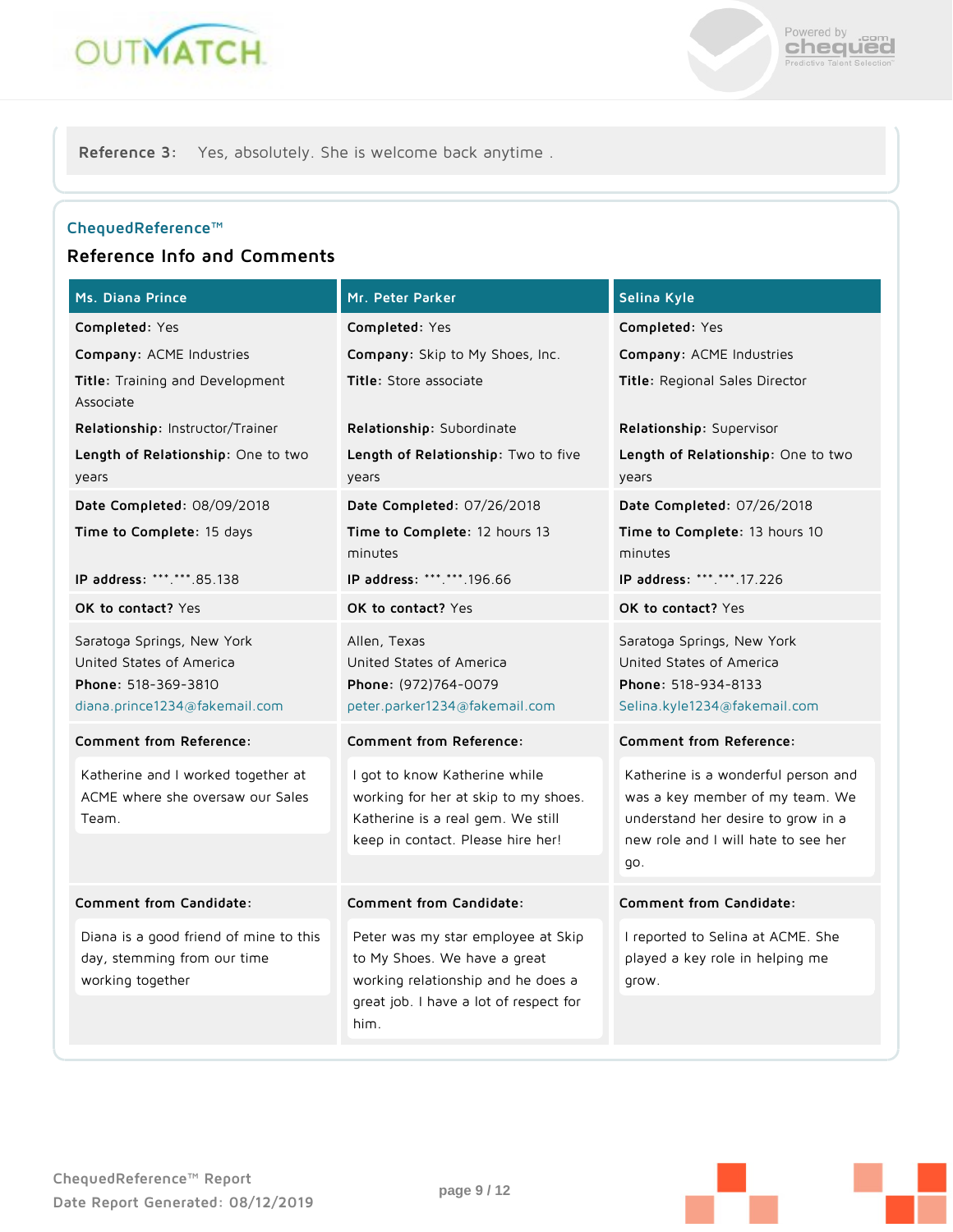



### **ChequedReference™**

## **Preliminary Employment Verification**

| <b>Ms. Diana Prince</b>                             | Mr. Peter Parker                    | Selina Kyle                                                                                                         |
|-----------------------------------------------------|-------------------------------------|---------------------------------------------------------------------------------------------------------------------|
| Relationship: Training and<br>Development Associate | Relationship: Store associate       | Relationship: Regional Sales Director                                                                               |
| Worked at: ACME Industries                          | Worked at: Skip to My Shoes, Inc.   | Worked at: ACME Industries                                                                                          |
| Employment Dates: N/A                               | Employment Dates: N/A               | <b>Employment Dates: 10/15 - 11/16</b>                                                                              |
| Eligible for Rehire: N/A                            | Eligible for Rehire: N/A            | Eligible for Rehire: Yes                                                                                            |
| Reason for Leaving: N/A                             | Reason for Leaving: Na              | Reason for Leaving: She is looking<br>for career growth we could not<br>provide.                                    |
| Rehire Eligibility Comments:                        | <b>Rehire Eligibility Comments:</b> | <b>Rehire Eligibility Comments:</b>                                                                                 |
| N/A                                                 | Na                                  | I would hire her back in a second.                                                                                  |
| Candidate Job Function: N/A                         | Candidate Job Function: Na          | Candidate Job Function: Handling<br>direct employee management and<br>growth and ensuring sales targets are<br>hit. |

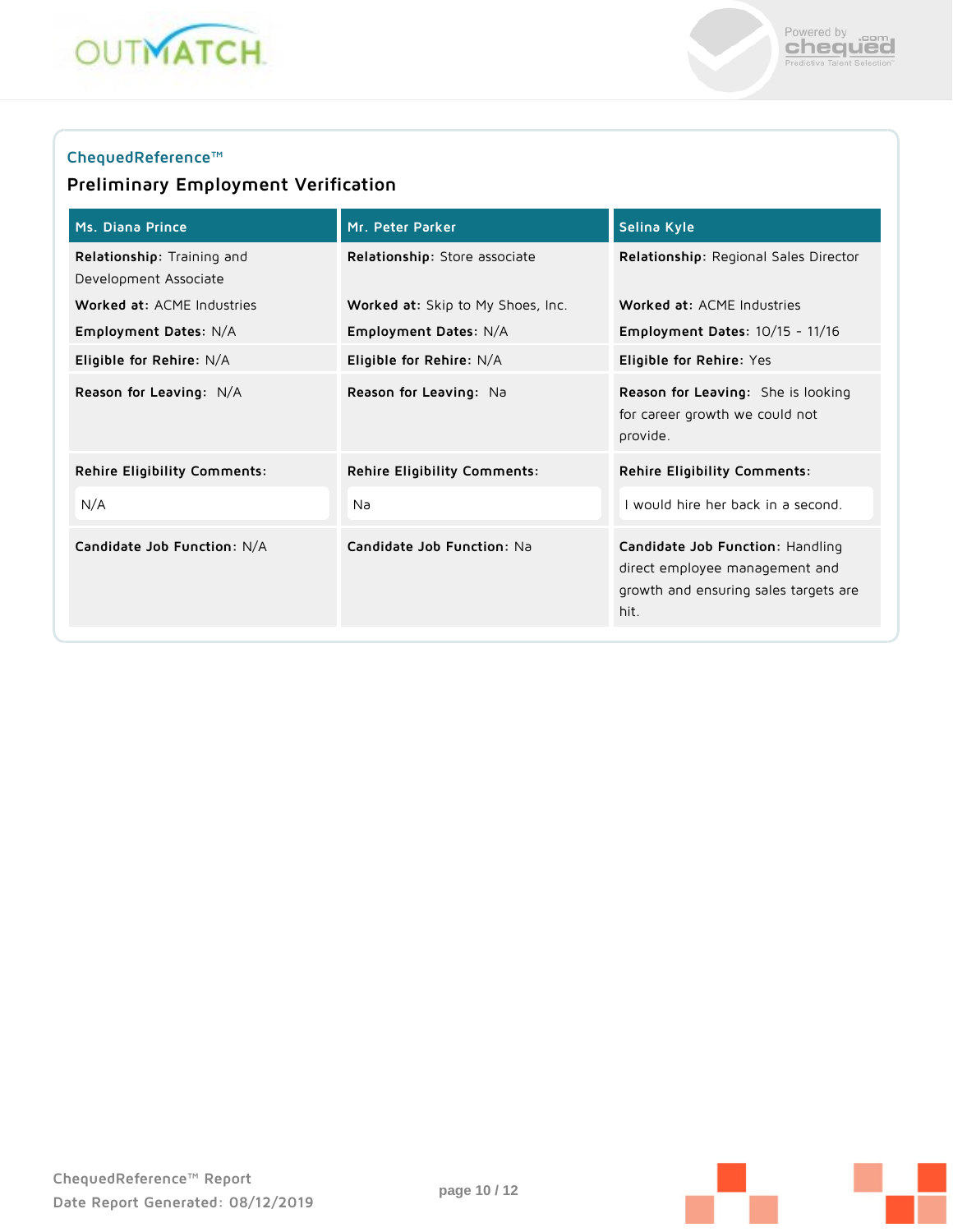



### **ChequedReference™**

### **Chequed Quality Indicator™**

The Chequed Quality Indicator™ assesses the overall confidence level of reference legitimacy. Certain criteria are automatically checked which would indicate that a candidate may be attempting to provide false information about references. A score of 75% or greater indicates a high confidence level.

Please be aware that many reasons may exist which can lower a score. For Chequed Quality Indicator™ scores lower than 75%, phone calls should be placed to references verifying they completed the reference check. Candidate should NEVER be removed from your hiring process solely based on this score. It is simply an area for further due diligence.



### **ChequedReference™**

### **Competency Definitions**

### **Dependability**

Follows instruction and procedures. Demonstrates appreciation for the importance of organizational rules and policies. Is thorough and conscientious in his/her approach to work.

### **Acting with Integrity**

Acts with integrity and upholds high standards of ethical conduct. Adheres to principles and values; is sincere and trustworthy.

### **Leadership**

Influences and motivates others. Takes initiative in organizing and coordinating the activities of group members. Mobilizes group effort toward a common goal.

### **Composure**

The ability to keep one's emotions in check, to hide negative emotions and anger in front of others. Does not let negative emotions interfere with interpersonal relations.

### **Getting Along**

Relates well to people from varied backgrounds; establishes and maintains good relationships with others. Shows understanding, respect, and empathy towards others. Works effectively and productively with people in a group or on a team.

### **Resilience**